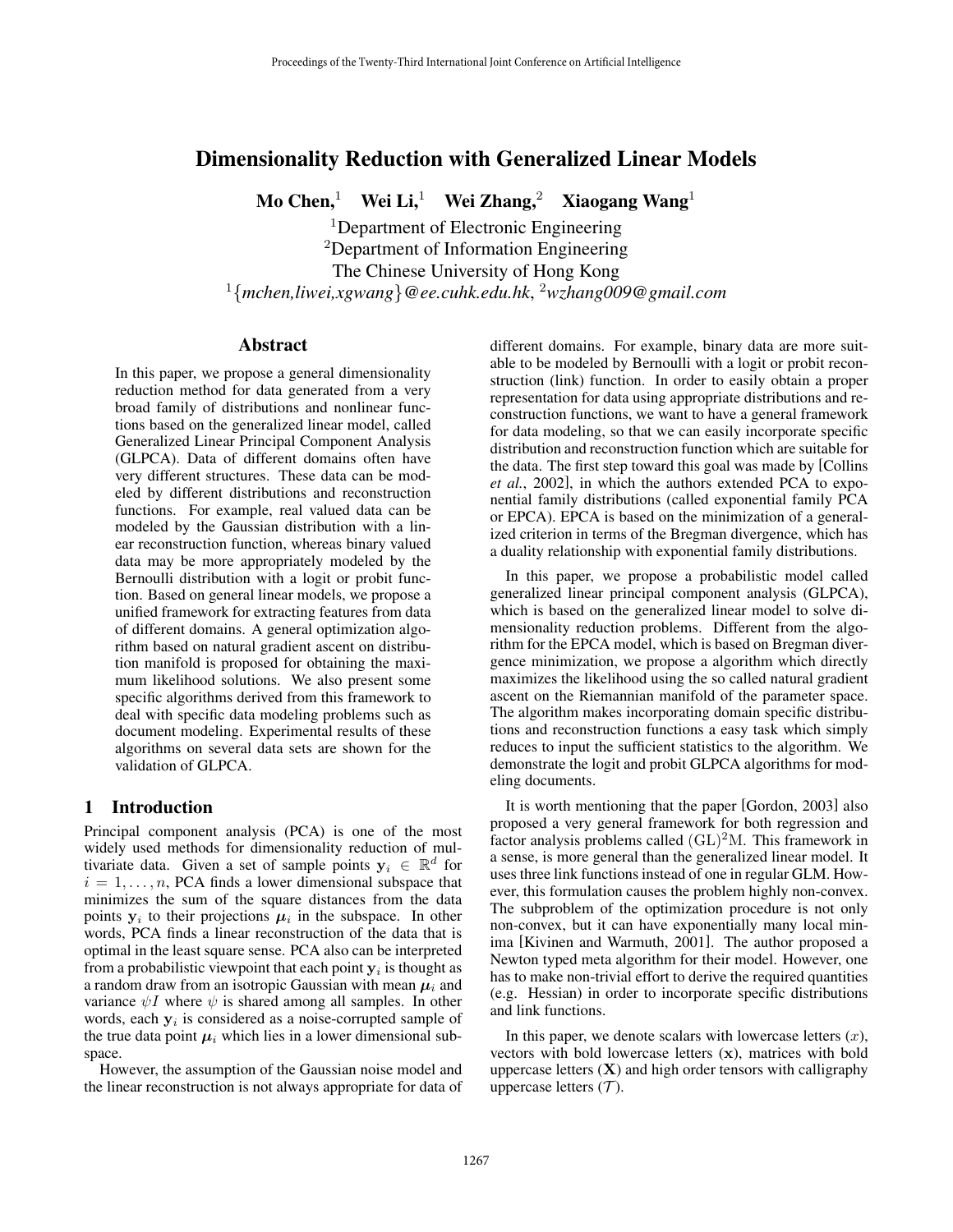# 2 Generalized Linear Principal Component Analysis Model

The classical PCA is a linear model which assumes that an observation  $y_i$  is generated from a linear transformation of a latent low dimensional vector  $x_i$  plus a bias term m and a Gaussian noise term  $\epsilon$ ,

$$
\mathbf{y}_i = \mathbf{W}^T \mathbf{x}_i + \mathbf{m} + \boldsymbol{\epsilon}.
$$
 (1)

The least square estimator is adapted to this assumption. However, the restriction of linearity is too strict for a variety of practical situations. For example, the linear model fails, when dealing with binary data (Bernoulli) or with count data (Poisson).

The generalized linear model (GLM) [Nelder and Wedderburn, 1972] was proposed to relax the assumption to a broad family of nonlinear models for regression problems. In [Rish *et al.*, 2008], the authors utilized the GLM for supervised dimensionality reduction problems. In this paper, we propose the GLPCA model to extend PCA with GLM for dimensionality reduction problems. The essential feature of GLPCA is that the observation  $y_i$  is a sample from certain distribution  $p(\mathbf{y})$ . The expectation  $\boldsymbol{\mu}_i = E[\mathbf{y}_i]$  is a monotonic function of  $\eta_i$  such that

$$
E[\mathbf{y}_i] = \mathbf{f}(\boldsymbol{\eta}_i), \ \boldsymbol{\eta}_i = \mathbf{W}^T \mathbf{x}_i + \mathbf{m}.\tag{2}
$$

Here, we overload the notation  $f(\eta)$  as a vector function that each elements is obtained by applying  $f$  over each elements of vector  $\eta$ . The conditional distribution  $p(\mathbf{y}|\mathbf{W}, \mathbf{x}, \mathbf{m})$  is a distribution of natural exponential family, which will be discussed later. The reconstruction function  $f$  is also called the link function in GLM literature. Given the i.i.d. samples  $\{y_i\} \in \mathbb{R}^d$ , our goal is to find the optimal  $\mathbf{W} \in \mathbb{R}^{d \times q}$ ,  $\mathbf{m} \in \mathbb{R}^d$ , and  $\{\mathbf{x}_i\} \in \mathbb{R}^q$  in the sense that the likelihood of this model is maximized.

#### 2.1 Exponential Family

We first introduce the natural exponential family, from which we derive our GLPCA model. Some quantities of the natural exponential family are derived and will be used latter in the algorithm.

In the GLPCA model, we assume that the distribution of the observation  $y_i$  is a member of the multivariate natural exponential family [Wainwright and Jordan, 2008]. The natural exponential family is a class of probability distributions where the first order statistics are of primary interest. It covers a broad range of distributions, such as Gaussian, Gamma, Bernoulli and Poisson distributions. The density functions of the natural exponential family distributions have a general form

$$
p(\mathbf{y}|\boldsymbol{\theta},\psi) = \exp\left(\frac{\mathbf{y}^T\boldsymbol{\theta} - A(\boldsymbol{\theta})}{\psi} + C(\mathbf{y},\psi)\right). \tag{3}
$$

y is a d dimensional observation.  $\theta$  is the natural parameter.  $\psi$  is a scalar dispersion parameter and is a scale parameter of the variance.  $A(\theta)$  is called the partition function which plays an important role in our latter derivation. The expectation and covariance of y are

$$
E[\mathbf{y}] = \nabla A(\boldsymbol{\theta})
$$
  
Cov $[\mathbf{y}] = \psi \nabla \nabla^{T} A(\boldsymbol{\theta}).$  (4)

For convenience, we denote

$$
g(\theta) = \nabla A(\theta),
$$
  
\n
$$
\Sigma(\mu) = \nabla \nabla^{T} A(\theta).
$$
\n(5)

We can see that the expectation of y only depends on the natural parameter  $\theta$  whereas the variance of y depends on both  $\theta$  and the parameter  $\psi$ . Typically one assumes that the factor  $\psi$  is identical over all observations. One example is the isotropic Gaussian distribution which can be written in the standard form as

$$
p(\mathbf{y}|\boldsymbol{\theta},\psi) = \frac{1}{(2\pi\sigma^2)^{d/2}} \exp\left(-\frac{\|\mathbf{y} - \boldsymbol{\mu}\|^2}{2\sigma^2}\right),
$$
  
= 
$$
\exp\left(\frac{\mathbf{y}^T\boldsymbol{\theta} - \boldsymbol{\theta}^T\boldsymbol{\theta}/2}{\psi} - \frac{1}{2}\left(\frac{\mathbf{y}^T\mathbf{y}}{\psi} + \ln(2\pi\psi)\right)\right),
$$
 (6)

where  $\boldsymbol{\theta} = \boldsymbol{\mu}, \psi = \sigma^2, A(\boldsymbol{\theta}) = \boldsymbol{\theta}^T \boldsymbol{\theta} / 2, g(\boldsymbol{\mu}) = \boldsymbol{\mu}, \boldsymbol{\Sigma} = \boldsymbol{I},$ and  $C(\mathbf{y}, \psi) = -(\mathbf{y}^T \mathbf{y}/\psi + \ln(2\pi\psi))/2),$ 

If the degree of freedom of  $y$  is  $d$ , then the representation is said to be minimal; otherwise it is over-complete. If the representation is minimal, the multivariate density can be factorized as

$$
p(\mathbf{y}|\boldsymbol{\theta}) = \prod_{j=1}^{d} p(y_j|\theta_j).
$$
 (7)

Then it can be easily verified that  $A(\boldsymbol{\theta}) = \sum_{j=1}^d A(\theta_j)$  where we overload the notation  $A(\theta_i)$  to be the partition function of the univariate distribution  $p(y_j | \theta_j)$ . As a result, the covariance matrix  $\Sigma$  becomes a diagonal matrix with diagonal elements are  $\Sigma_{jj} = \psi A''(\theta_j)$ . This is the case for the isotropic Gaussian. For convenience, we define

$$
\nu(\mu) = A''(\theta). \tag{8}
$$

For a over-complete representation, the degree of freedom of  $y$  is smaller than  $d$ . For example, if the sample vector represents a discrete distribution, i.e.,  $\sum_{j=1}^{d} y_j = 1$  and  $y_j > 0$ , it is natural to model the data by the Dirichlet distribution. However, if we write the Dirichlet distribution in the form of natural exponential family (3), the representation is not minimal. Another example is that if the samples are normalized such that  $\|\mathbf{y}\|_2 = 1$ , it is natural to model the data by the von Mises-Fisher distribution, of which the representation in the form of (3) again is not minimal. For certain distributions, transforming from the over-complete representations to the minimal ones is non-trivial. The previous EPCA algorithm is based on minimizing the Bregman divergence, and has an one-to-one map to the natural exponential family with the minimal representation [Wainwright and Jordan, 2008]. Therefore, EPCA only works with the natural exponential family with minimal representation. On the other hand, our GLPCA does not have this restriction. It works with both minimal and over-complete representations.

#### 2.2 Link Function

Apart from the distribution of y, the link function is another important part of GLPCA. From previous section, we have

$$
\boldsymbol{\mu} = \boldsymbol{f}(\boldsymbol{\eta}) = \nabla A(\boldsymbol{\theta}) \tag{9}
$$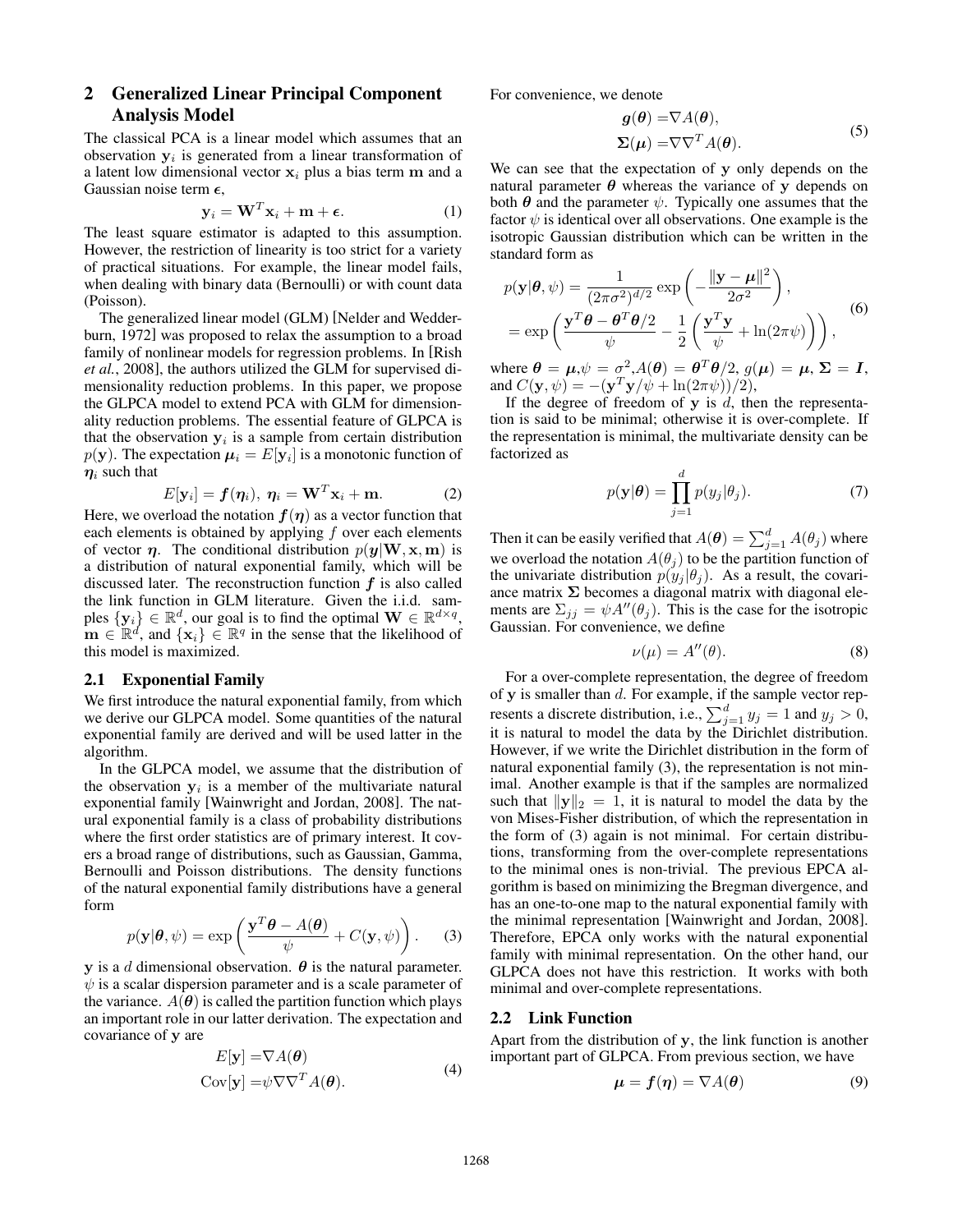In the case that  $\theta(\eta) = \eta$ , i.e.,  $f = \nabla A$ , the function f is called canonical link. For models with a canonical link, some theoretical and practical problems are easier to solve. If a canonical link is used and the data are modeled by the natural exponential family with the minimal representation, GLPCA is equivalent to EPCA [Collins *et al.*, 2002] (see Section 4). Table 1 summarizes the characteristics for some exponential family distributions together with natural parameters and canonical link functions. GLPCA also can work with non-canonical link functions. For a specific distribution, a family of special link functions is valid. For example, the (canonical) logit link and cumulative Gaussian link can both be used with the Bernoulli distribution, called logistic and probit model respectively. A very flexible class of link functions is the class of power functions which are also called the Box-Cox transformations [Box and Cox, 1964]. They can be defined for all models for which we have observations with positive means. This family is usually specified as

$$
\eta = \begin{cases} \mu^{\lambda} & \text{if } \lambda \neq 0; \\ \ln \mu & \text{if } \lambda = 0. \end{cases}
$$
 (10)

We summarize some commonly used link functions in Table 2

### 3 Maximum Likelihood Estimation

In this section, we present the algorithm for maximum likelihood estimation based on the natural gradient ascent in the Riemannian manifold of distributions.

### 3.1 Natural Gradient in Riemannian Manifold of **Distributions**

Consider a family S of parameterized distributions  $p(x|\theta)$ . Under some smoothness conditions,  $S = \{p_{\theta}\}\)$  can be considered as a differential manifold [Amari and Nagaoka, 2000]. The log-likelihood, denoted as  $\ell(y; \theta) = \ln p(y|\theta)$  is a scalar function in this manifold. The Fisher information matrix is defined as  $\mathbf{G} = [g_{ij}]$ , where

$$
g_{ij}(\boldsymbol{\theta}) = E_{\mathbf{y}} \left[ \frac{\partial \ell}{\partial \theta_i} \frac{\partial \ell}{\partial \theta_j} \right]. \tag{11}
$$

By definition, the G is always symmetric and positive semidefinite. Under certain regularity condition over the distribution  $p(x|\theta)$  (such as exponential family), the Fisher information matrix is positive definite. For positive definite Fisher information matrix, a Riemannian manifold is induced by defining the Riemannian metric over the differential manifold  $S$  as

$$
\langle \partial_i, \partial_j \rangle_{\boldsymbol{\theta}} = g_{ij}(\boldsymbol{\theta}), \tag{12}
$$

which is also called Fisher metric or information metric in information geometry literature. It can be proved that the only Riemannian metric is Fisher metric that the geometry is invariant under coordinate transformations of  $\theta$  and also under one-to-one transformations of random variable y. The technical detail can be found in [Amari and Nagaoka, 2000].

The steepest ascent direction of a function  $\ell(\theta)$  in a Riemannian manifold is given by

$$
\tilde{\nabla}\ell(\boldsymbol{\theta}) = \mathbf{G}^{-1}(\boldsymbol{\theta})\nabla\ell(\boldsymbol{\theta}),\tag{13}
$$

where  $\nabla \ell(\theta)$  is the conventional gradient

$$
\nabla \ell(\boldsymbol{\theta}) = \left[\frac{\partial}{\partial \theta_1} \ell(\boldsymbol{\theta}), \dots, \frac{\partial}{\partial \theta_d} \ell(\boldsymbol{\theta})\right]^T.
$$
 (14)

 $\nabla \ell(\theta)$  is called natural gradient of  $\ell$  in the Riemannian manifold [Amari, 1998]. When the manifold is Euclidean space and the coordinate system is orthonormal, we have  $\tilde{\nabla}\ell(\theta) =$  $\nabla \ell(\theta)$ . This argument suggests the natural gradient ascent algorithm of the form

$$
\boldsymbol{\theta}_{t+1} = \boldsymbol{\theta}_t + \tau \tilde{\nabla} \ell(\boldsymbol{\theta}_t), \tag{15}
$$

where  $\tau$  is the learning rate that determines the step size. Since the Riemannian manifold is invariant under transformation of coordinate  $\theta$  and random variable v, the natural gradient ascent algorithm is also invariant under the transformation. The natural gradient method has been successfully applied on various machine learning models, including neural network and ICA [Amari and Nagaoka, 2000].

### 3.2 Maximizing Likelihood of GLPCA

For GLPCA model, the log-likelihood of the observations is

$$
L = \sum_{i=1}^{n} \ell(\mathbf{y}_i; \boldsymbol{\theta}_i)
$$
  
= 
$$
\sum_{i=1}^{n} \left( \frac{\mathbf{y}_i^T \boldsymbol{\theta}_i - A(\boldsymbol{\theta}_i)}{\psi} + C(\mathbf{y}_i, \psi) \right),
$$
 (16)

where

$$
\theta_i = \theta(\eta_i) = \theta(\mathbf{W}^T \mathbf{x}_i + \mathbf{m}). \tag{17}
$$

Our goal is to maximize L w.r.t.  $\mathbf{X} = [\mathbf{x}_i]_{i=1}^n, \mathbf{W} = [\mathbf{w}_j]_{j=1}^d$ , and **m**. Note that  $\psi$  and  $C(\mathbf{y}_i, \psi)$  have no influence on our objective.

To apply the natural gradient method to GLPCA model, we have to derive the gradients and the Fisher information matrices. However the parameter  $W$  and  $X$  are matrices. To proceed, in this paper we utilize the tensor notation [Kolda and Bader, 2009] for our derivation.

Taking the first derivative of  $(16)$  w.r.t.  $X$ ,  $W$  and  $m$  yields the gradients

$$
\nabla_{\mathbf{X}} L = \mathbf{WZ},
$$
  
\n
$$
\nabla_{\mathbf{W}} L = \mathbf{XZ}^{T},
$$
  
\n
$$
\nabla_{\mathbf{m}} L = \mathbf{Z1},
$$
\n(18)

where

$$
\mathbf{Z} = [\nabla \boldsymbol{f}^T(\boldsymbol{\eta}_i) \boldsymbol{\Sigma}_i^{-1} (\mathbf{y}_i - \boldsymbol{\mu}_i)]_{i=1}^n, \quad (19)
$$

 $\Sigma_i = \Sigma(\mu_i)$  and  $\mathbf{1} = [1, \dots, 1]^T$ . By definition, one can easily show that the Fisher information matrix is

$$
\mathbf{G}(\boldsymbol{\theta}) = -E_{\mathbf{y}}[\nabla_{\boldsymbol{\theta}}^2 L].
$$
 (20)

For our problem, since the parameters are of the matrix form, the Fisher information are tensors, which are given by<sup>1</sup>

$$
G(\mathbf{X}) = -\mathcal{T} \times_1 \mathbf{W} \times_3 \mathbf{W},
$$
  
\n
$$
G(\mathbf{W}) = -\mathcal{T} \times_2 \mathbf{X} \times_4 \mathbf{X},
$$
  
\n
$$
G(\mathbf{m}) = -\mathcal{T} \times_2 \mathbf{1}^T \times_4 \mathbf{1}^T,
$$
\n(21)

<sup>&</sup>lt;sup>1</sup>Due to the restriction of the paper length, we omit the proof.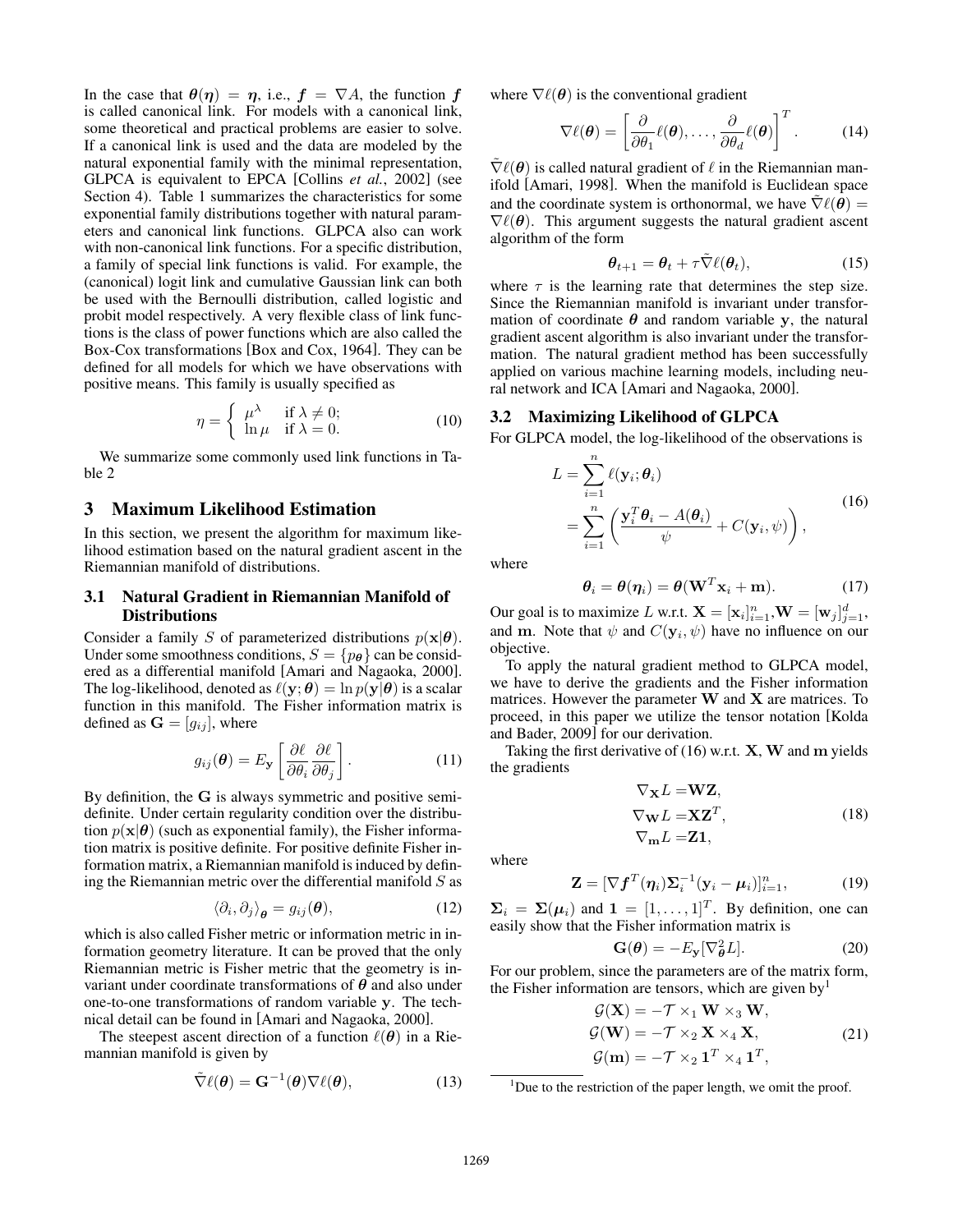Table 1: Characteristics of some exponential family distributions.

| Distribution                |                     |                  | or $\nu(\mu)$ |  |
|-----------------------------|---------------------|------------------|---------------|--|
| Gaussian $N(\mu, \sigma^2)$ |                     |                  |               |  |
| Bernoulli $B(\mu)$          | $\ln(1+e^{\theta})$ | $t + e^{\theta}$ | $\mu(1-\mu)$  |  |
| Poisson $P(\mu)$            |                     |                  |               |  |
| Gamma $A(\mu, \nu)$         |                     |                  |               |  |

where  $T$  is a 4th-order tensor with entries

$$
\mathcal{T}_{,i,\cdot,i} = \nabla f^T(\boldsymbol{\eta}_i) \Sigma_i^{-1} \nabla^T f(\boldsymbol{\eta}_i)
$$
 (22)

and all the other entries being zeros. The notation  $\times_t$  is the tensor t-mode product, i.e., multiplying a tensor by a matrix (or a vector) in mode  $t$ .

To compute the natural gradient, we have to unfold the tensors  $\mathcal{G}(\cdot)$  into the matrices  $\mathbf{G}(\text{vec}(\cdot))$ . The unfolded Fisher information matrix  $\mathbf{G}(\text{vec}(\mathbf{X}))$  is a block diagonal matrix with the diagonal blocks of size  $d \times d$  given by

$$
\mathbf{G}_{ii}(\text{vec}(\mathbf{X})) = -\mathbf{W}\mathcal{T}_{,i,\cdot,i}\mathbf{W}^T.
$$
 (23)

The Fisher information matrix  $\mathbf{G}(\text{vec}(\mathbf{W}))$  comprises blocks of size  $d \times d$  in which block jk is given by

$$
\mathbf{G}_{jk}(\text{vec}(\mathbf{W})) = -\mathbf{X}\mathcal{T}_{j,\cdot,k,\cdot}\mathbf{X}^T.
$$
 (24)

The Fisher information matrix  $\mathbf{G}(\mathbf{m})$  is simply

$$
\mathbf{G(m)} = -\sum_{i=1}^{n} \mathcal{T}_{\cdot,i,\cdot,i}.\tag{25}
$$

The gradients are easily unfolded as

$$
\nabla_{\text{vec}(\mathbf{X})} L = \text{vec}(\nabla_{\mathbf{X}} L),
$$
  
\n
$$
\nabla_{\text{vec}(\mathbf{W})} L = \text{vec}(\nabla_{\mathbf{W}} L).
$$
 (26)

Then the natural gradients w.r.t. to  $X$ ,  $W$  and  $m$  are

$$
\tilde{\nabla}_{\text{vec}(\mathbf{X})} L = \mathbf{G}(\text{vec}(\mathbf{X}))^{-1} \nabla_{\text{vec}(\mathbf{X})} L,
$$
  
\n
$$
\tilde{\nabla}_{\text{vec}(\mathbf{W})} L = \mathbf{G}(\text{vec}(\mathbf{W}))^{-1} \nabla_{\text{vec}(\mathbf{W})} L,
$$
\n
$$
\tilde{\nabla}_{\mathbf{m}} L = \mathbf{G}(\mathbf{m})^{-1} \nabla_{\mathbf{m}} L.
$$
\n(27)

Our algorithm for solving the ML solution of (16) is to iterate through the following three steps

vec(
$$
\mathbf{X}^*
$$
) =vec( $\mathbf{X}$ ) +  $\tau \tilde{\nabla}_{vec}(\mathbf{X}) L$ ,  
\nvec( $\mathbf{W}^*$ ) =vec( $\mathbf{W}$ ) +  $\tau \tilde{\nabla}_{vec}(\mathbf{W}) L$ , (28)  
\n $\mathbf{m}^* = \mathbf{m} + \tau \tilde{\nabla}_{\mathbf{m} L}$ ,

until converge. Note that in practice, the natural gradients in (27) need not be exactly computed. One can apply the preconditioned conjugate gradient descent method to solve the linear system

$$
\mathbf{G}\tilde{\nabla}L = \nabla L \tag{29}
$$

for  $\tilde{\nabla}L$  in a few steps to produce approximated natural gradients with an acceptable precision which is sufficient for updating our parameters. This method is very efficient.

### 4 Exponential Family PCA

If a canonical link function is used, we recover the exponential family PCA. Following our natural gradient method for ML estimation, we obtain an efficient algorithm for exponential family PCA.

If the canonical link function  $f(\cdot) = g(\cdot) = \nabla A(\cdot)$  is used in GLPCA, the gradients in (18) become

$$
\nabla_{\mathbf{X}} L = \mathbf{W} [\mathbf{Y} - f(\mathbf{W}^T \mathbf{X} + \mathbf{m} \mathbf{1}^T)],
$$
  
\n
$$
\nabla_{\mathbf{W}} L = \mathbf{X} [\mathbf{Y} - f(\mathbf{W}^T \mathbf{X} + \mathbf{m} \mathbf{1}^T)]^T,
$$
 (30)  
\n
$$
\nabla_{\mathbf{m}} L = [\mathbf{Y} - f(\mathbf{W}^T \mathbf{X} + \mathbf{m} \mathbf{1}^T)] \mathbf{1}.
$$

The tensor  $\mathcal T$  can be simplified with entries  $\mathcal T_{i,i,\cdot,i} = \Sigma_i$  and all other entries being zeros. If the distribution is minimally represented in the form of natural exponential family (3),  $\Sigma_i$ is a diagonal matrix. Denote  $V_i = \mathcal{T}_{i,i,\cdot,i}$  and  $U_j = \mathcal{T}_{j,\cdot,j,\cdot}$ we have

$$
\mathbf{V}_{i} = \text{diag}[\nu(g(\mathbf{w}_{j}^{T}\mathbf{x}_{i} + \mathbf{m}))]_{j=1}^{d}
$$
  
\n
$$
\mathbf{U}_{j} = \text{diag}[\nu(g(\mathbf{w}_{j}^{T}\mathbf{x}_{i} + \mathbf{m}))]_{i=1}^{n}
$$
\n(31)

The algorithm (28) now becomes

$$
\mathbf{x}_{i}^{*} = \mathbf{x}_{i} + \tau(\mathbf{W}\mathbf{V}_{i}\mathbf{W}^{T})^{-1}\mathbf{W}[\mathbf{y}_{i} - \mathbf{f}(\mathbf{W}^{T}\mathbf{x}_{i} + \mathbf{m})],
$$
\n
$$
\mathbf{w}_{j}^{*} = \mathbf{w}_{j} + \tau(\mathbf{X}\mathbf{U}_{j}\mathbf{X}^{T})^{-1}\mathbf{X}[\mathbf{Y}_{j}^{T} - \mathbf{f}(\mathbf{X}^{T}\mathbf{w}_{j} + m_{j}\mathbf{1}^{T})],
$$
\n
$$
\mathbf{m}^{*} = \mathbf{m} + \tau\mathbf{V}^{-1}[\mathbf{Y} - \mathbf{f}(\mathbf{W}^{T}\mathbf{X} + \mathbf{m}\mathbf{1}^{T})]\mathbf{1},
$$
\n(32)

where  $\mathbf{V} = \sum_{i=1}^{n} \mathbf{V}_i$ .

In [Collins *et al.*, 2002], the authors proposed the exponential family PCA (EPCA) model which minimizes the Bregman divergence

$$
\sum_{i=1}^{n} B_{F}(\mathbf{y}_{i} \| \mathbf{g}(\boldsymbol{\theta}_{i})) = \sum_{i=1}^{n} \sum_{j=1}^{d} B_{F}(y_{ij} \| g(\theta_{ij}))
$$
\n(33)

where  $B_F$  is the Bregman divergence associated with function F. There is a duality relationship between the Bregman divergence  $B_F(y||g(\theta))$  and the natural exponential family  $p(y) = \exp(y\theta - A(\theta) + C(y))$ . We can express the negative log-likelihood through Bregman divergence as [Azoury and Warmuth, 2001; Forster and Warmuth, 2002]

 $-\ln p(y|\theta) = -\ln C(y) - F(y) + B_F(y||g(\theta)).$  (34) The model implicitly assumes that the distribution of the sample vector y satisfies the factorization condition (7). In other words, the distribution of the samples must be minimally represented by (3) and the degree of freedom of any sample  $y_i$ must be d. This assumption excludes some commonly used distributions, such as von Mises-Fisher. The Bregman divergence based EPCA model is equivalent to a special case of our GLPCA model, where the distribution used is assumed satisfying the factorization condition (7) and the canonical link function corresponding to the distribution is used.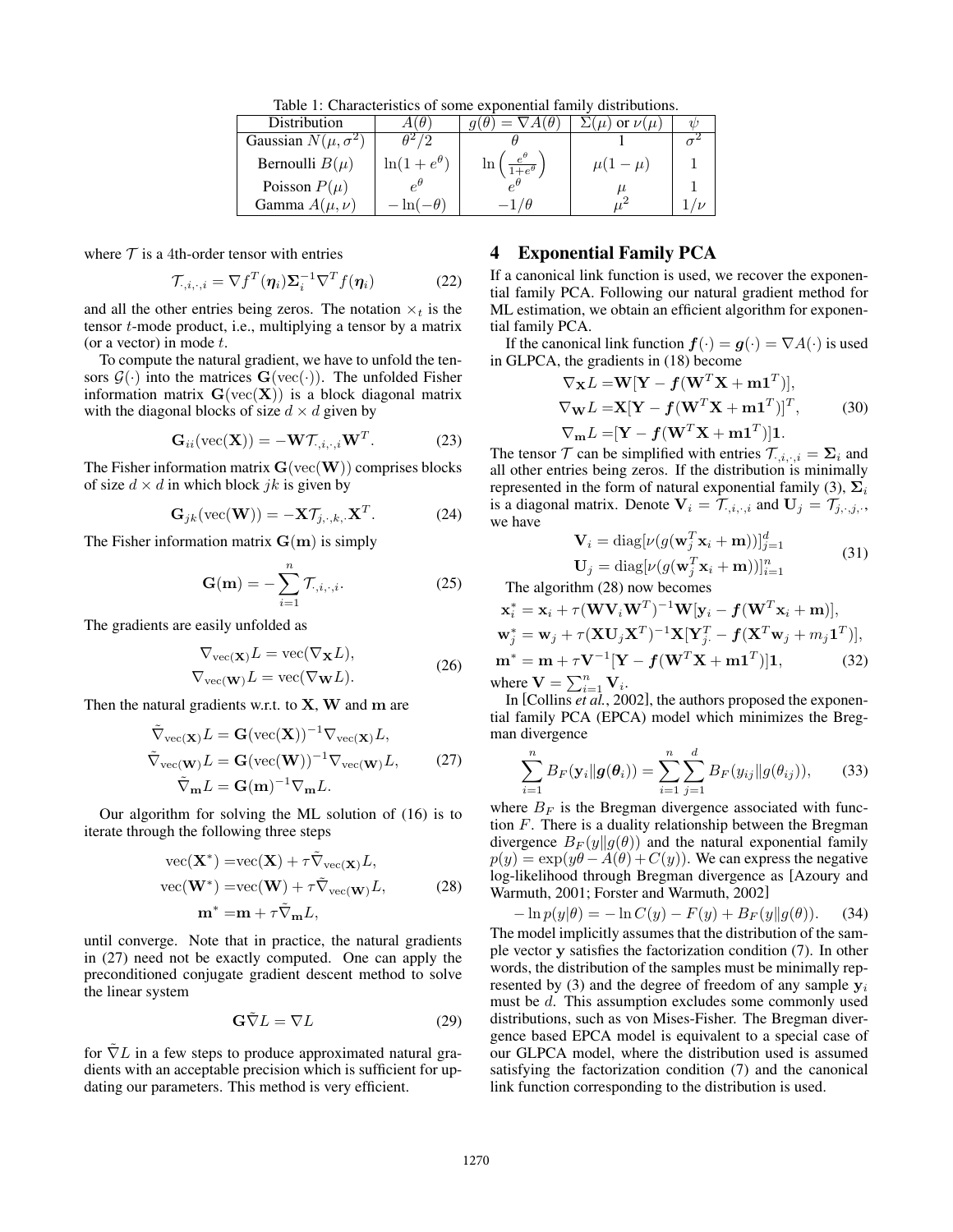Table 2: Link functions. −1

| Link                     | $\eta = g(\mu)$            | $\mu = g^{-1}$ .<br>$\lfloor n \rfloor$                                          | Range            |
|--------------------------|----------------------------|----------------------------------------------------------------------------------|------------------|
| Log                      | $\ln \mu$                  |                                                                                  | $\mu > 0$        |
| Negative log-log         | $-\ln(-\ln(\mu))$          | $\exp(-\exp(-\eta))$                                                             | $\mu \in [0, 1]$ |
| Complementary log-log    | $\ln(-\ln(1-\mu))$         | $1 - \exp(-\exp(\eta))$                                                          | $\mu \in [0, 1]$ |
| <b>Negative Binomial</b> | ln.<br>$\mu + \frac{1}{k}$ | $\exp(\eta)$<br>$k(1-\exp(\eta))$                                                | $\mu > 0$        |
| Probit                   | $\Phi^{-1}(\mu)$           | $1 - t^2/2}dt +$<br>$\Phi(\eta)$<br>$\frac{1}{\sqrt{2\pi}}\int_{-\infty}^{\eta}$ | $\in [0, 1]$     |

## 5 Example Models

# 5.1 Linear PCA

When the Gaussian noise model is assumed and the canonical link (identity function) is used, the GLPCA algorithm simply iterates through following steps

$$
\mathbf{X} = (\mathbf{W}\mathbf{W}^T)^{-1}\mathbf{W}(\mathbf{Y} - \mathbf{m}\mathbf{1}^T),
$$
  
\n
$$
\mathbf{W} = (\mathbf{X}\mathbf{X}^T)^{-1}\mathbf{X}(\mathbf{Y} - \mathbf{m}\mathbf{1}^T)^T,
$$
  
\n
$$
\mathbf{m} = (\mathbf{Y} - \mathbf{W}^T\mathbf{X})\mathbf{1}/n.
$$
\n(35)

This algorithm is similar to the EM algorithm for PCA (EM-PCA) which was introduced in [Roweis, 1998]. The difference is that in EMPCA the bias term m is set to be the mean of the data a priori and subtracted from the data before applying the EM algorithm. In our algorithm, the bias term is optimized together with other parameters. When the algorithm converges, the bias term obtained is not necessarily the mean of the data, since the solution is not unique. However the subspace spanned by  $W$  is identical to the one obtained by standard PCA.

#### 5.2 Logistic PCA

Suppose we are given a data set of which each sample  $y_i$  is a binary valued vector. It is convenient to model the data with the multivariate Bernoulli distribution, i.e.

$$
p(y_j|\theta_j) = \theta_j^{y_j} (1 - \theta_j)^{1 - y_j},
$$
  
\n
$$
p(\mathbf{y}|\boldsymbol{\theta}) = \prod_{j=1}^d p(y_j|\theta_j).
$$
\n(36)

The canonical link function of Bernoulli distribution is the logistic function. In GLPCA, if Bernoulli and logistic link function are used, we call this model logistic PCA. For logistic PCA, Following (31), we have

$$
\mathbf{V}_{i} = \text{diag}[\nu(\mu_{ij})]_{j=1}^{d},
$$
  
\n
$$
\mathbf{U}_{j} = \text{diag}[\nu(\mu_{ij})]_{i=1}^{n}.
$$
\n(37)

where  $\nu(x) = x(1-x)$  and  $\mu_{ij}$  is the *j*-th element of  $\mu_i$ . Then the ML solution of logistic PCA can be obtained by iterating through (32) with the definition (37).

## 5.3 Probit PCA

Besides the logistic model, we can also use the probit model for binary data. Probit PCA has the same assumption of multivariate Bernoulli distribution as logistic PCA. The difference is that we use the cumulative Gaussian link  $\mu_{ij}$  =  $\Phi(\eta_{ij})$ , where

$$
\Phi(x) = \frac{1}{\sqrt{2\pi}} \int_{-\infty}^{x} e^{-t^2/2} dt
$$
 (38)

is the CDF of standard normal distribution. Following (22), we have

$$
\mathbf{V}_{i} = \text{diag}[\phi(\eta_{ij})^{2} / \nu(\mu_{i1})]_{j=1}^{d},
$$
  
\n
$$
\mathbf{U}_{i} = \text{diag}[\phi(\eta_{ij})^{2} / \nu(\mu_{i1})]_{i=1}^{n},
$$
\n(39)

where  $\phi(\cdot)$  is the PDF of standard normal distribution and  $\eta_{ij}$ is the j-th element of  $\eta_i$ . The ML solution of probit PCA can also be obtained with algorithm (32). Probit PCA provides a nice alternative to logistic PCA.

## 6 Experiments

In this section, we demonstrate our GLPCA method on some benchmark data sets. We compare the logistic and probit GLPCA with EPCA on binary data of varying size, dimensionality, and sparsity. Results of standard PCA based on singular value decomposition of mean-centered data is also presented. We use two datasets from the UCI machine learning repository. One is the anonymous Microsoft Web Database and we select the first 5000 instances with 285 binary variables in each instance for experiments. The proportion of nonzero variables in the data is  $\rho = 0.011$ . The other dataset is the Advertisement Data consisting of both continuous and binary variables. We only use the 1555 binary features for each instance and remove the corrupted ones. Finally we have 3264 instances with  $\rho = 0.0082$ .

We use the reconstruction accuracy as the evaluation criterion. The binary reconstructions are computed by thresholding the continuous values estimated from the lowdimensional representation. Two kinds of measures, a minimum error rate and a balanced error rate, are employed. The minimum error rate is obtained by choosing the best threshold to minimize the overall error rate, and the balanced error rate is obtained by choosing the threshold to equalize the false positive and false negative error rates. As the experimental data are very sparse, both error rates capture different notions of the performance.

The experimental results are shown in Table 3. We can see that both logistic and probit GLPCA outperform the standard PCA on all tasks. Our probit GLPCA outperforms the logistic EPCA algorithm [Schein *et al.*, 2003] in some experiments. It shows different link functions may have strength for modeling different data sets. For binary data, the probit GLPCA is a good alternative of logistic model.